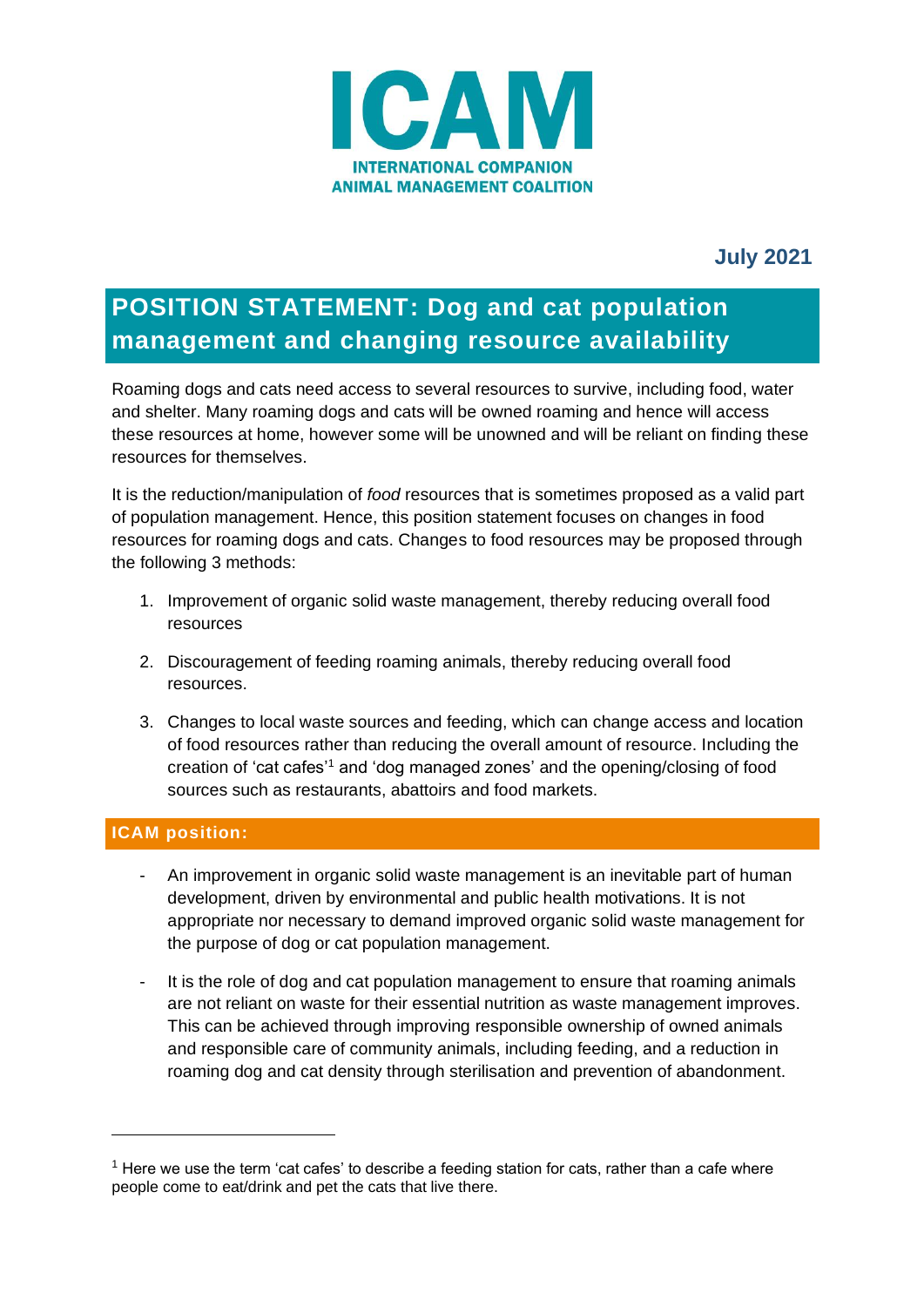- Most waste has minimal nutritional value. However, there are specific situations where waste provides high value nutrition, most importantly protein, such as offal from slaughterhouses, butchers and fish markets. Where these are identified to provide an essential food resource for roaming dogs or cats, any reduction in this waste must be preceded with establishing alternative food resources. This is to avoid malnutrition, increased mortality, dispersal to other areas or changes in behaviour of roaming animals including increased defensive aggression over limited resources, and predatory behaviours.
- Feeding of roaming dogs and cats is an expression of compassion for animals and is a strongly defended action by many people. Feeding should not be discouraged.
- However, conflicts within communities over feeding can occur and should not be ignored. ICAM supports the responsible feeding of dogs and cats, including expectations of what, how and where animals are fed:
	- o What
		- Feed nutritious and safe food (i.e. not contaminated or 'off').
	- o How
		- Feed in containers. Do not place food directly on the floor.
		- Remove uneaten food within 2 hours.
		- Refresh water every day to prevent contamination and mosquitoes breeding.
	- o Where
		- Feed in areas that are safe for the animal and minimise conflict with community members
		- Obey requests to feed in designated feeding areas and not in areas where feeding is prohibited (e.g. some nature reserves)
	- o And…
		- All roaming animals should be vaccinated against rabies (this is not required in those countries with no risk of rabies $2$ ). Ideally, these animals are also vaccinated against other diseases and given regular parasite treatment.
		- All roaming animals should be sterilised, if these are owned animals, this must be with the consent of the owner.
		- Signs of medical distress require the prompt attention of a veterinarian or qualified animal health professional.

<sup>2</sup> UK Government list of rabies risk in terrestrial animals by country [https://www.gov.uk/government/publications/rabies-risks-by-country/rabies-risks-in-terrestrial-animals](https://www.gov.uk/government/publications/rabies-risks-by-country/rabies-risks-in-terrestrial-animals-by-country)[by-country](https://www.gov.uk/government/publications/rabies-risks-by-country/rabies-risks-in-terrestrial-animals-by-country)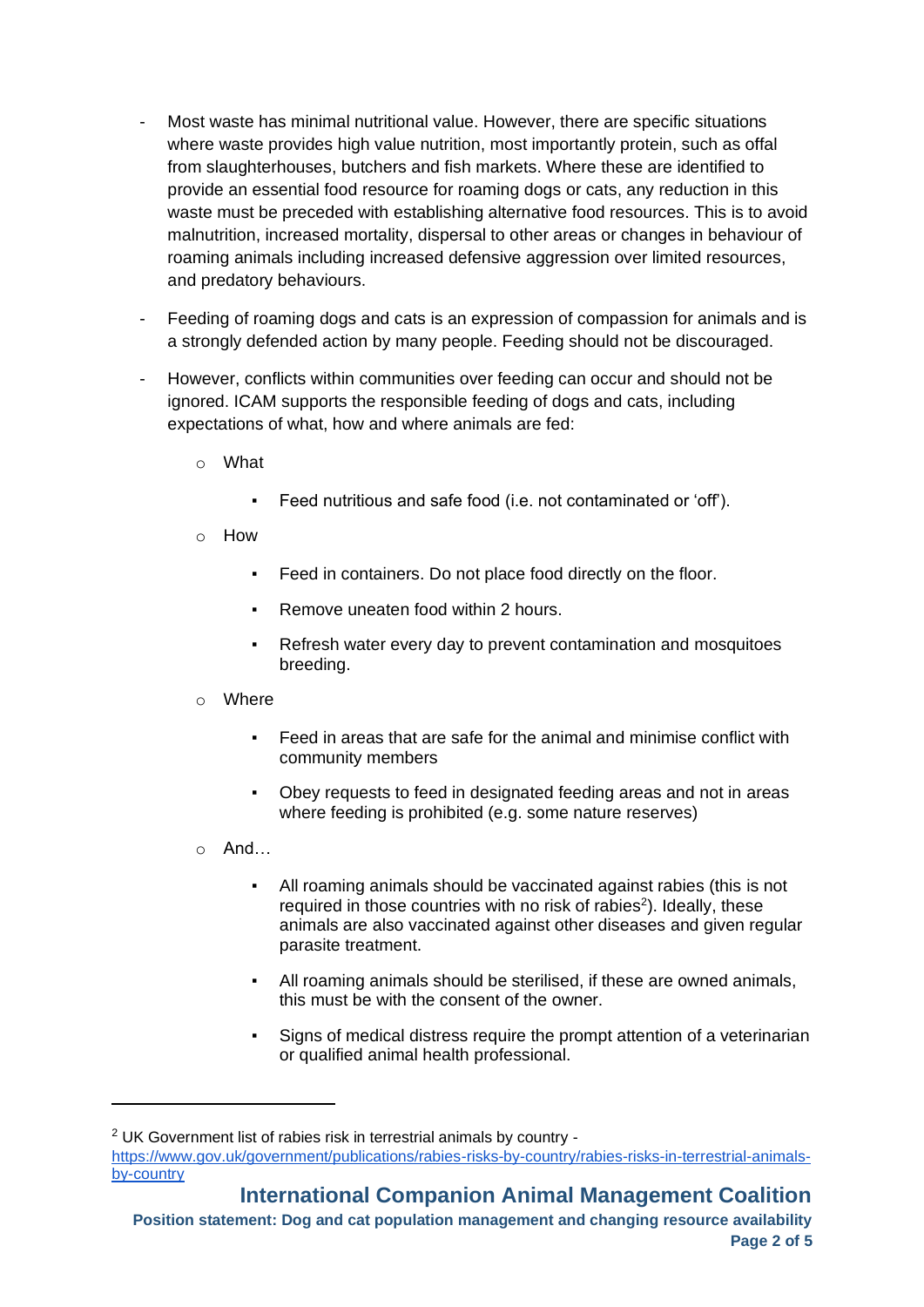- Identification of individual animals helps with tracking these management actions and helps feeders communicate with each other about individual animals.
- ICAM acknowledges that this represents the ideal situation and individual feeders may not be able to fulfil all these requirements. However, for roaming animals that are fed by more than one person these may become possible if feeders act as a collective.
- Where more than one person is providing food, we recommend communication between feeders to coordinate feeding and management efforts, to ensure animals' needs are met.
- *Manipulation* of food resources can be used to reduce conflict with people, not by reducing waste or feeding, but by identifying low conflict and safe areas for feeding. This includes the use of feeding stations such as 'cat cafes'. These are combined with population management measures including sterilisation, vaccination and parasite control to reduce further conflict, improve animal welfare and reduce risks to public health (for example, 'dog managed zones').

#### **We recognise the following as relevant to our position:**

#### Waste

- Solid waste management has a significant impact on many important issues other than dog/cat populations; including air pollution, water contamination, soil erosion and greenhouse gas emissions. An improvement in solid waste management is a target of SDG 11 (sustainable cities) and has implications for SDG 1 (no poverty), SDG 6 (clean water and sanitation) and SDG 13 (climate action). An improvement in solid waste management is therefore an inevitable part of human development, in particular for urban environments. Waste management improvements will be driven by many powerful human development motivations and require no further motivations, such as a proposed impact on dog or cat populations.
- To the best of our collective knowledge, there are no publications, grey literature or anecdotes of solid waste management being improved for the purposes of population management of dogs or cats with a resulting impact on their numbers. Should such evidence exist, we would welcome the opportunity to learn more.
- Most waste available to roaming animals has low nutritional value and will be unable to support good welfare and successful reproduction. Animals reliant on such waste are likely to have poor visible welfare and to live short lives (1). Roaming animals in a reasonable welfare state, but seen feeding on such waste, will be accessing most of their nutrition through purposeful feeding. Either feeding by owners in the case of owned roaming animals, or from compassionate community members in the case of community animals. Cats may also gain nutrition from hunting, but dogs to a lesser extent as they are less proficient predators.

**International Companion Animal Management Coalition Position statement: Dog and cat population management and changing resource availability Page 3 of 5**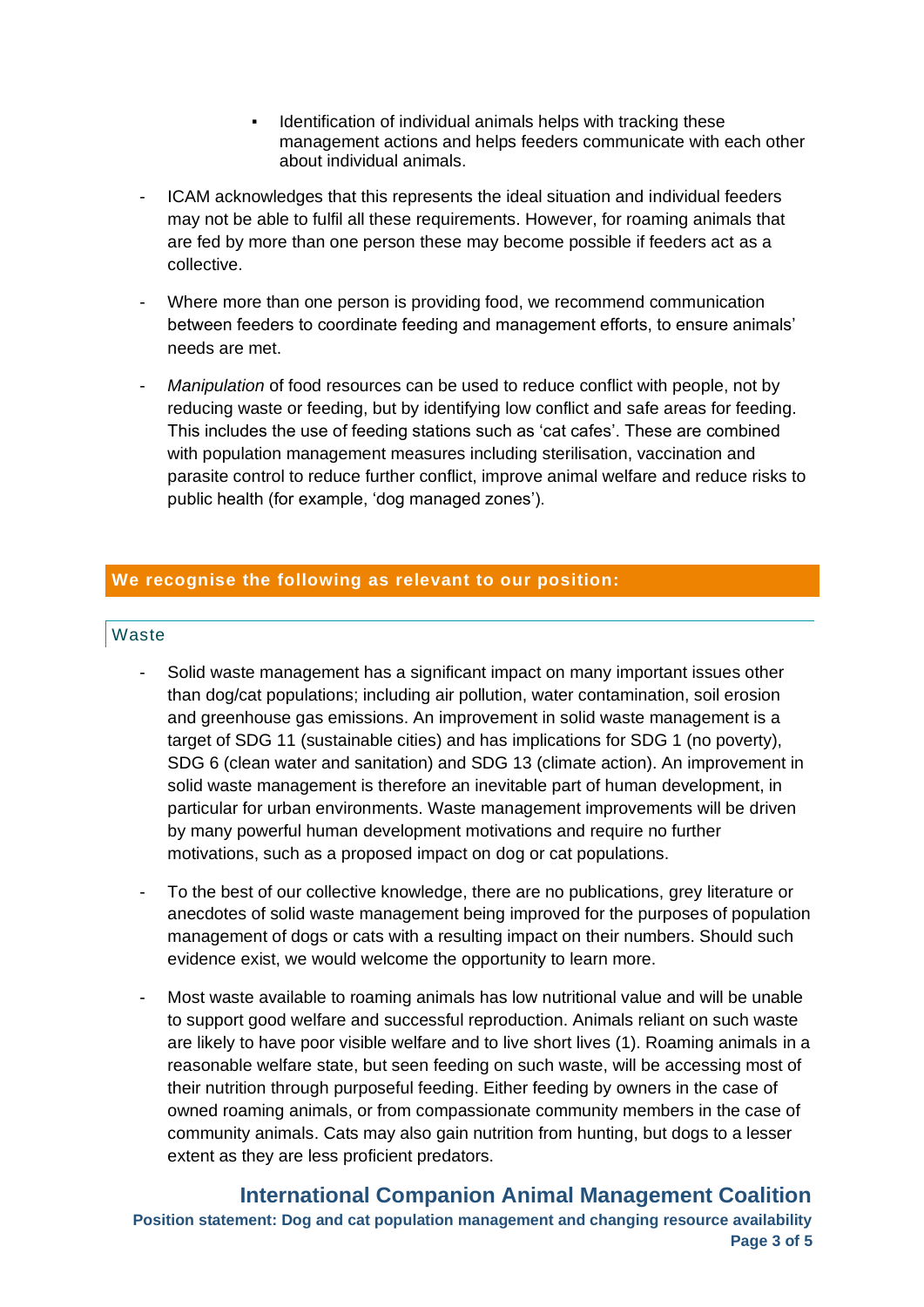- Even when waste has minimal nutritional value, dogs and cats will still forage as this is a highly motivated behaviour. Hence they are foraging to fulfil a desire not to meet their nutritional needs.
- In some cases, waste will be of high nutritional value. This is usually related to offal and carcass disposal outside slaughterhouses, butchers and fishing ports. In these situations, dogs and cats reliant on these food resources may be able to survive and breed successfully.

## Carrying capacity

- *Carrying capacity* is the maximum number of roaming animals a given area can support with the resources it has available, including food, water, shelter and people's tolerance of roaming animals.
- A population at carrying capacity does not grow in size, although numbers may fluctuate about a central point, their reproduction and immigration will be approximately matched by mortality and emigration. Without limits on their reproduction (for example, through sterilisation programmes) this population will be stabilised through relatively high mortality and dispersal, which will be visible as a proportion of animals in poor welfare and relatively few puppies/kittens surviving to adulthood.
- If food resources are reduced, the carrying capacity is reduced and hence the maximum number of animals that can be supported in the area decreases. The population would then respond with increased mortality and emigration (if options to go elsewhere exist) and reduced reproductive output (smaller litter sizes and fewer litters). This increased mortality would be visible as a high proportion of animals with visibly poor welfare and nearly all puppies and kittens dying before they reach adulthood. There may also be behaviour changes in the roaming animals, including defensive aggression over the remaining limited resources, as they become more desperate for food.
	- o Examples from COVID lockdowns (Humane Society International *pers comm*)
		- In India, COVID lockdowns led to a reduction in edible waste and feeding of dogs in market areas, tourist places, bus depots and railways stations. Roaming dogs were seen continuing to search for food in these areas, a greater proportion of these dogs appeared to be in emaciated body condition. Community members in other areas reported seeing new dogs in their areas, presumed to have dispersed from their usual territories in search of food.
		- In Nainital, COVID caused restaurants to close leading to a reduction in food waste previously provided to a local population of dogs. These dogs moved into forested areas in search of alternative food sources. Their behaviour was reported to then become more predatory and aggressive.